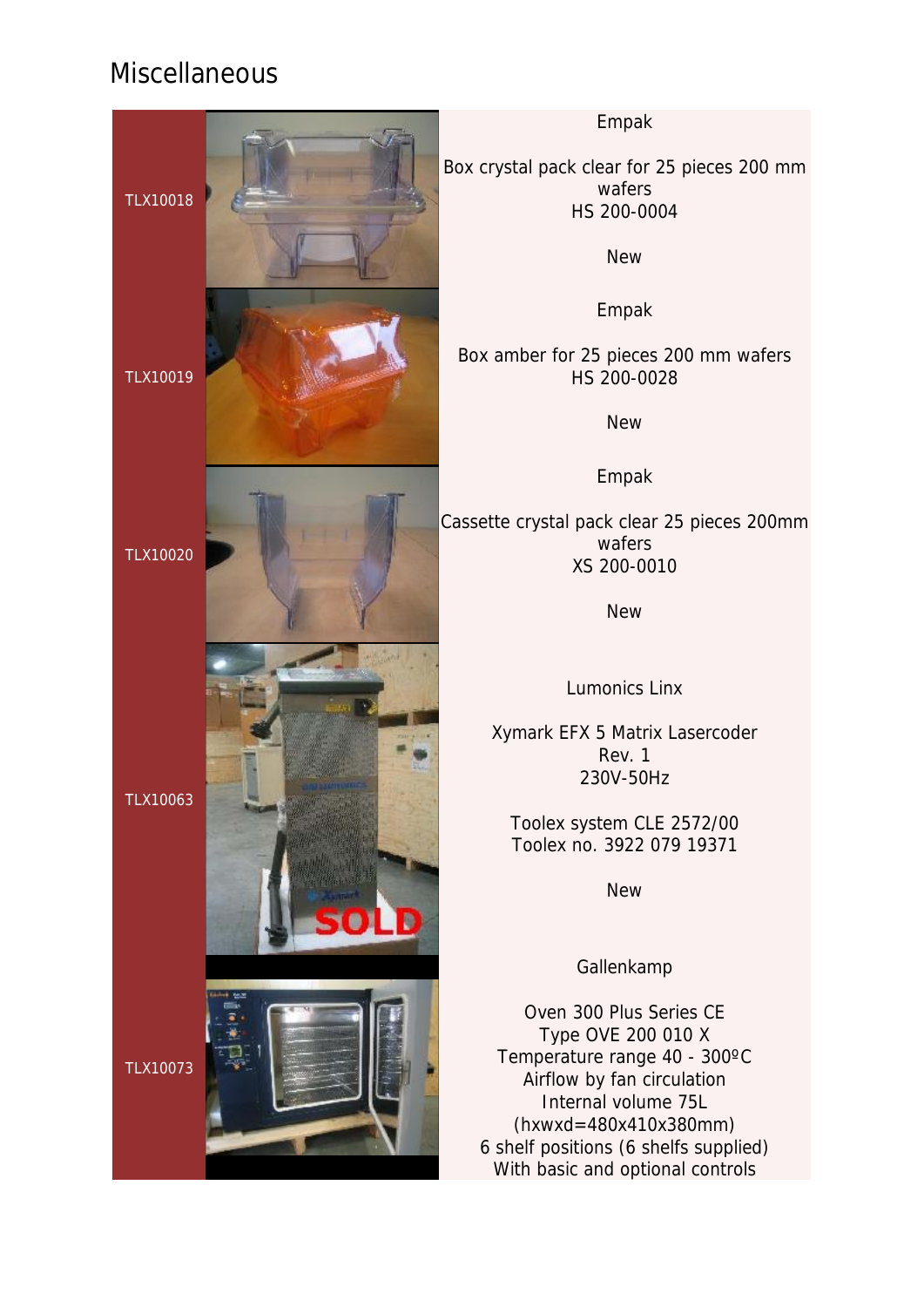## **Miscellaneous**



230V - 50hz

USED in very good condition

Used

Linx

Inkjet Printer Model 6200R 115-230V 50-60Hz Ink type 1240 Print head type Micro

New

Linx 6200 (pdf)

Hameg

Oscilloscope HM203-7

New

Mitutoyo

Portable surface roughness tester SJ-301 With detector, printer, large display, carrying case and other standard accessories.

**New** 

Brochure SJ-301 (PDF)

Fluke & Philips

Timer counter PM6671 230V 50Hz Toolex/Philips no. 9446 066 71016

New